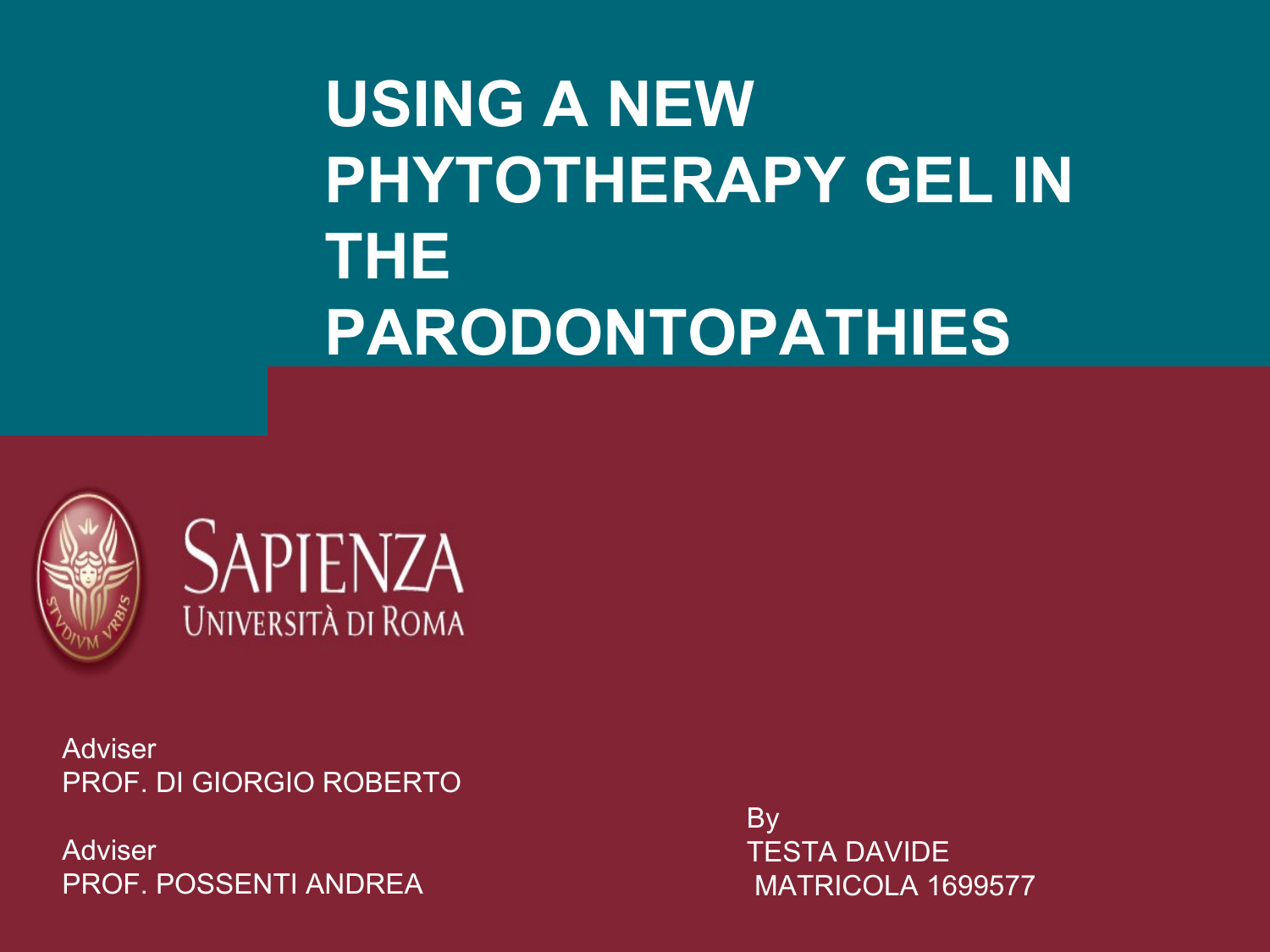# **PERIODONTAL DISEASE**

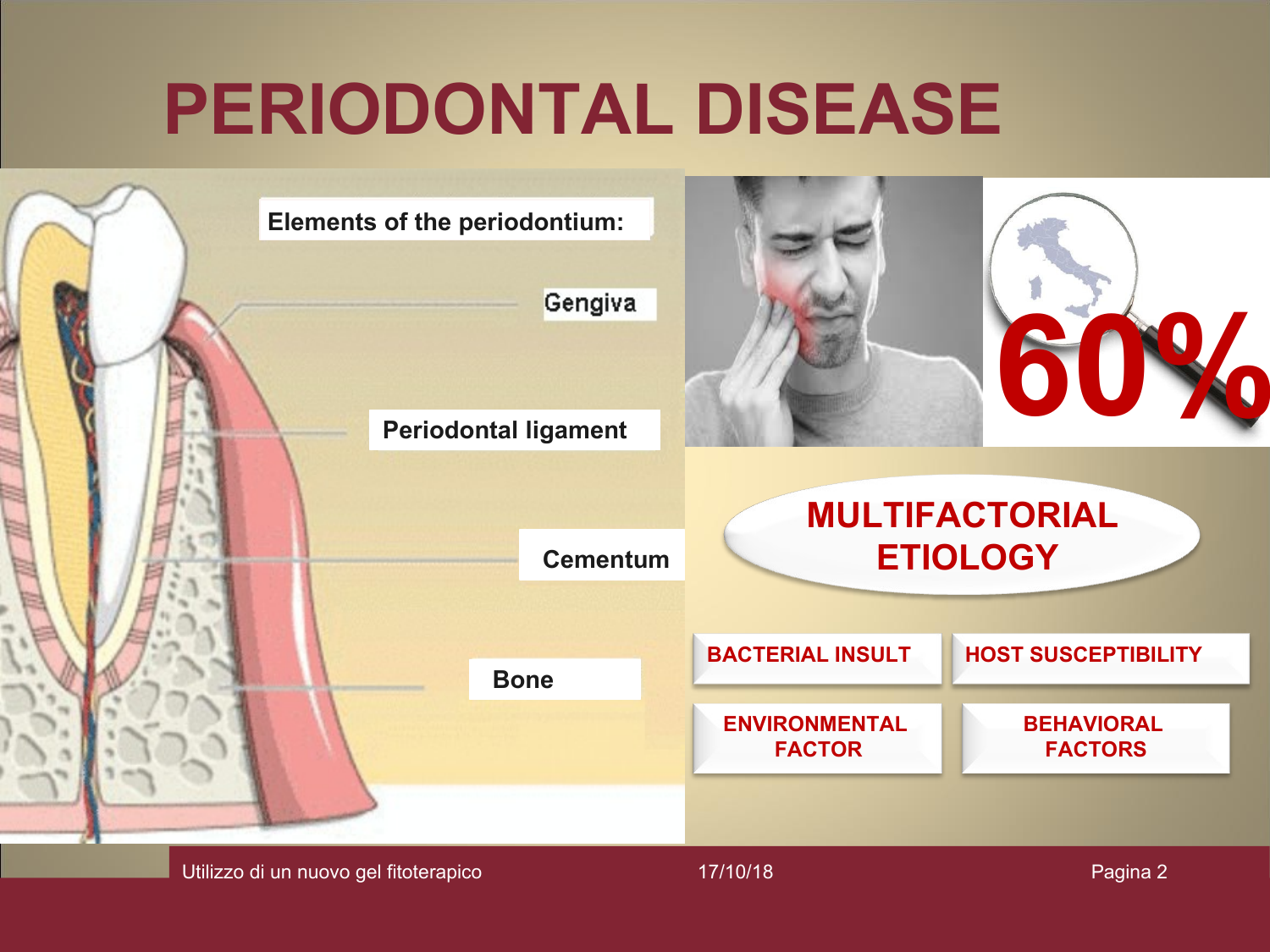# **OBJECTIVE OF THE WORK**

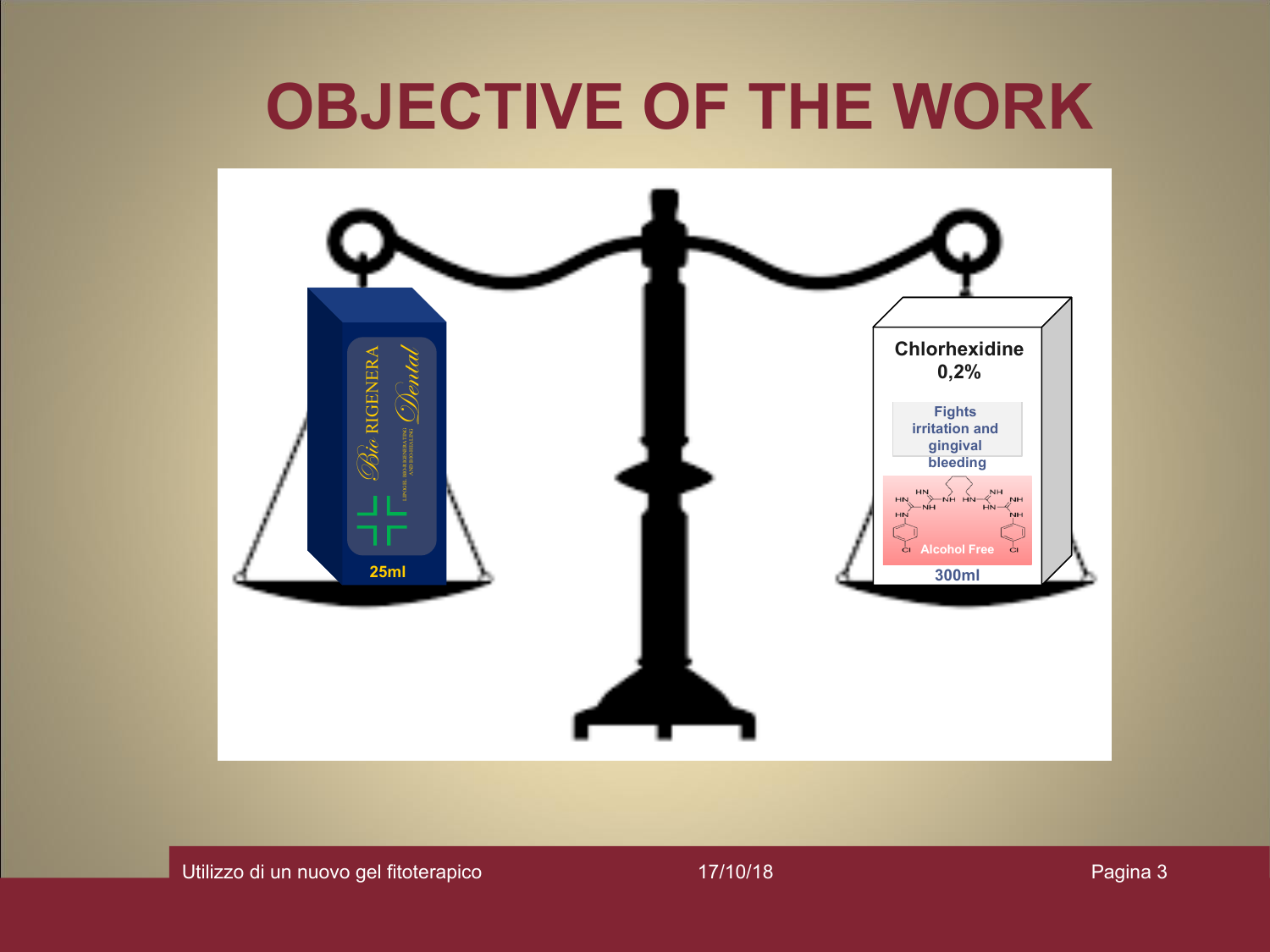## **TREATMENT**

### **SPECIFIC, PERSONALIZED and EFFECTIVE therapeutic approach**



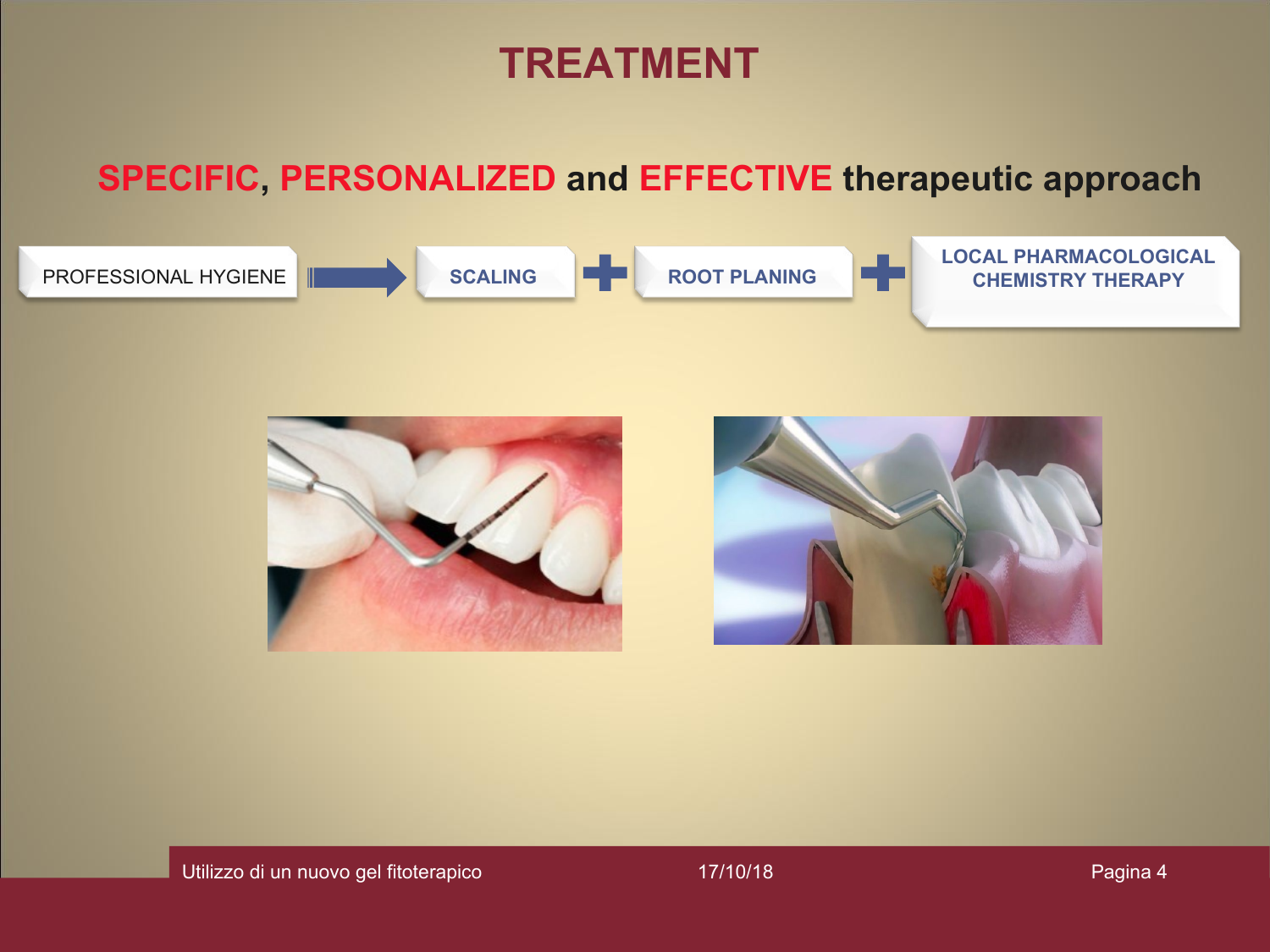## **CHLORHEXIDINE:**

**The best-known antibacterial compound with Bactericide action , employed in the dental field.** 





Utilizzo di un nuovo gel fitoterapico e chiesa di 17/10/18 e chiesa di 17/10/18 Pagina 5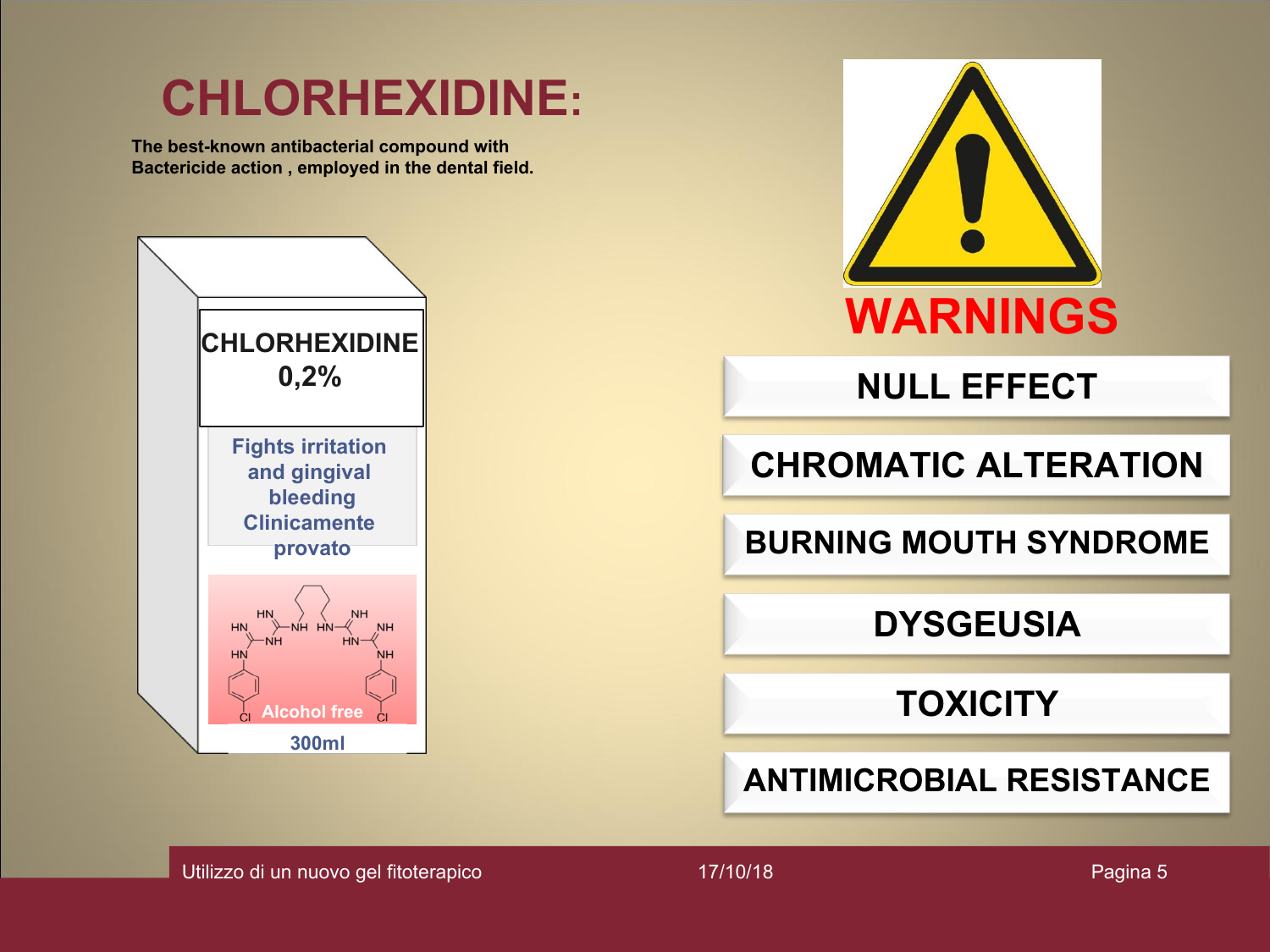## **il primo prodotto 100% NATURALE alternativo alla clorexidina**



#### **PHYTOTHERAPYC GEL COMPOSITION :**

**CALENDULA**

# **ECHINACEA**

# **HYPERICUM**

**HORSETAIL**

#### **GRAPEFRUIT SEED**

Utilizzo di un nuovo gel fitoterapico e chiesa di 17/10/18 e chiesa di 17/10/18 Pagina 6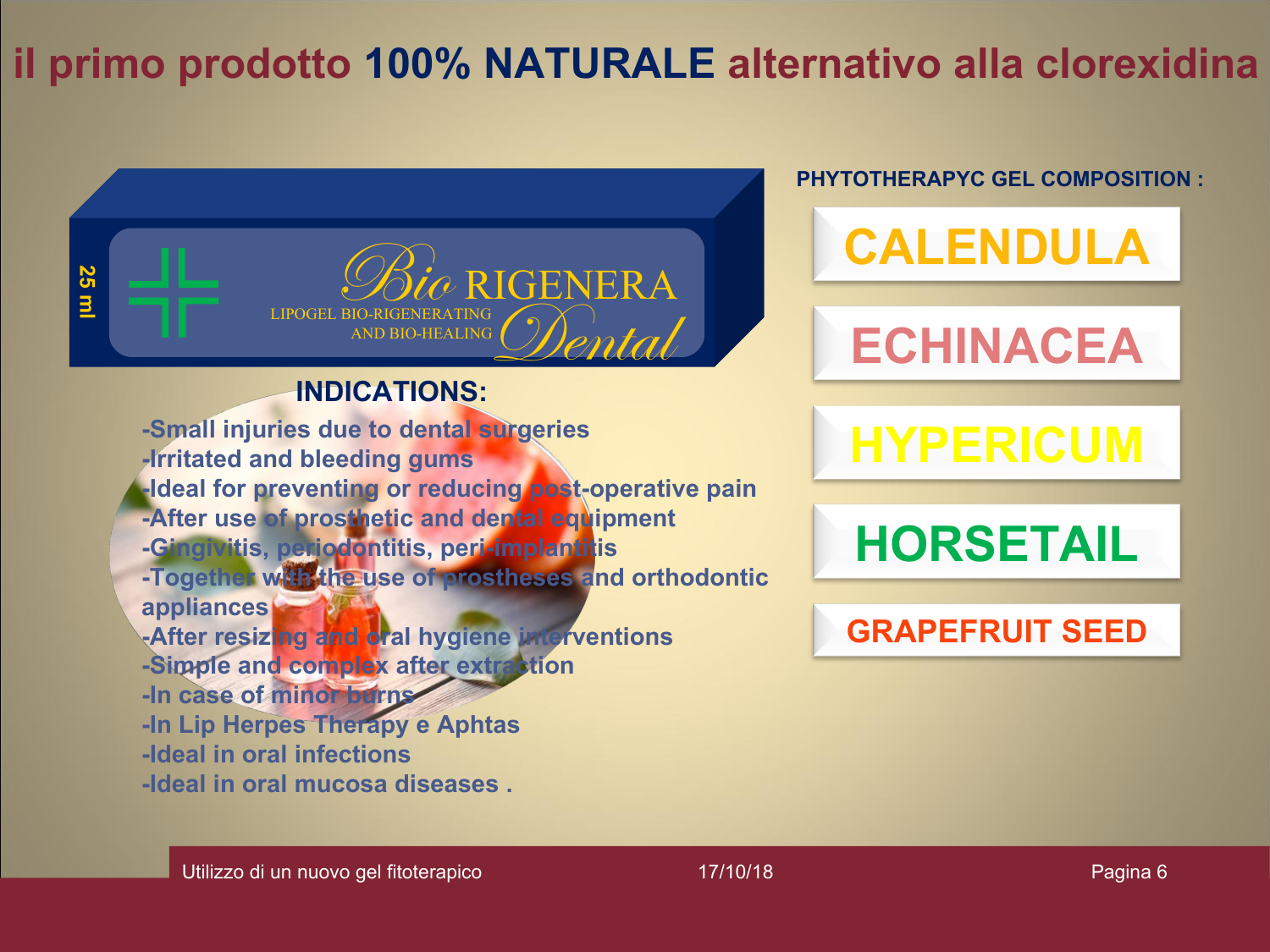## **THERAPEUTIC APPROACH**